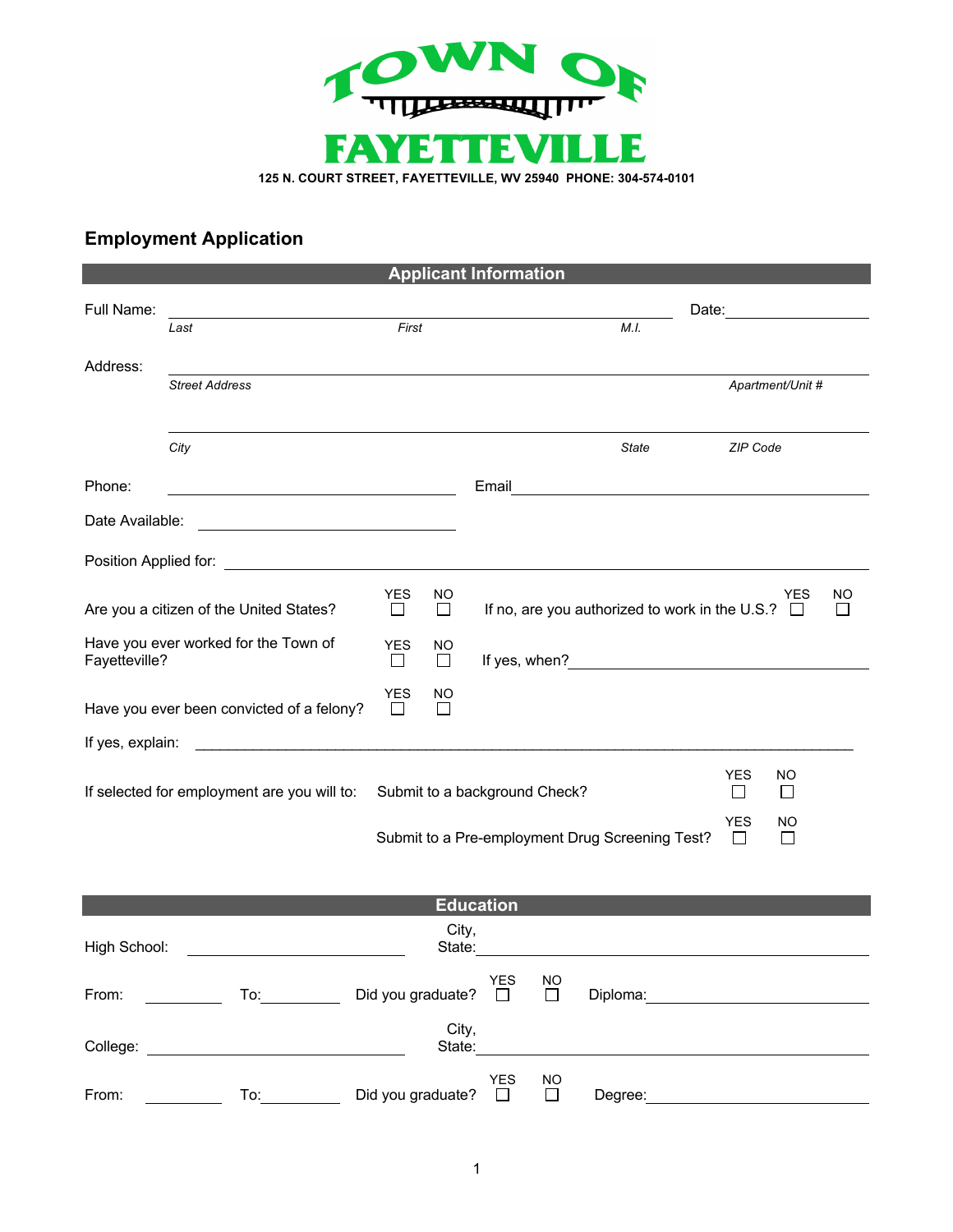| Other:               |                                                                                                                                                                                                                                                                                                     | City,                                  |                     |                                                                                                                 |
|----------------------|-----------------------------------------------------------------------------------------------------------------------------------------------------------------------------------------------------------------------------------------------------------------------------------------------------|----------------------------------------|---------------------|-----------------------------------------------------------------------------------------------------------------|
| From:                | Did you graduate?                                                                                                                                                                                                                                                                                   | <b>YES</b><br>$\overline{\phantom{a}}$ | NO<br>$\Box$        |                                                                                                                 |
|                      |                                                                                                                                                                                                                                                                                                     | <b>References</b>                      |                     |                                                                                                                 |
|                      | Please list three professional references.                                                                                                                                                                                                                                                          |                                        |                     |                                                                                                                 |
|                      |                                                                                                                                                                                                                                                                                                     |                                        |                     |                                                                                                                 |
| Company:             | <u> Andreas Andreas Andreas Andreas Andreas Andreas Andreas Andreas Andreas Andreas Andreas Andreas Andreas Andr</u>                                                                                                                                                                                |                                        |                     |                                                                                                                 |
|                      |                                                                                                                                                                                                                                                                                                     |                                        |                     | Relationship:________________________                                                                           |
| Company:             |                                                                                                                                                                                                                                                                                                     |                                        |                     |                                                                                                                 |
|                      |                                                                                                                                                                                                                                                                                                     |                                        |                     |                                                                                                                 |
| Company:             |                                                                                                                                                                                                                                                                                                     |                                        |                     |                                                                                                                 |
|                      | <b>Previous Employment</b>                                                                                                                                                                                                                                                                          |                                        |                     |                                                                                                                 |
| Company:             |                                                                                                                                                                                                                                                                                                     |                                        |                     |                                                                                                                 |
| Address:             | <u>state and the state of the state of the state of the state of the state of the state of the state of the state of the state of the state of the state of the state of the state of the state of the state of the state of the</u><br><u> 1989 - Johann Stoff, amerikansk politiker (d. 1989)</u> |                                        |                     |                                                                                                                 |
| Job Title:           |                                                                                                                                                                                                                                                                                                     | Starting Salary:\$                     |                     | Ending Salary:\$                                                                                                |
|                      |                                                                                                                                                                                                                                                                                                     |                                        |                     |                                                                                                                 |
| From:                |                                                                                                                                                                                                                                                                                                     |                                        |                     |                                                                                                                 |
|                      | May we contact your previous supervisor for a reference?                                                                                                                                                                                                                                            | <b>YES</b><br>$\mathsf{L}$             | NO<br>$\mathsf{L}$  |                                                                                                                 |
|                      |                                                                                                                                                                                                                                                                                                     |                                        |                     |                                                                                                                 |
| Company:<br>Address: | <u> 1989 - Johann Harry Harry Harry Harry Harry Harry Harry Harry Harry Harry Harry Harry Harry Harry Harry Harry</u>                                                                                                                                                                               |                                        |                     | Supervisor: Victor Control of The Control of The Control of The Control of The Control of The Control of The Co |
| Job Title:           | Starting Salary: \$<br><u> 1990 - Johann Barbara, martin a</u>                                                                                                                                                                                                                                      |                                        |                     | Ending Salary:\$                                                                                                |
|                      | Responsibilities: Les and the contract of the contract of the contract of the contract of the contract of the contract of the contract of the contract of the contract of the contract of the contract of the contract of the                                                                       |                                        |                     |                                                                                                                 |
| From:                |                                                                                                                                                                                                                                                                                                     |                                        |                     |                                                                                                                 |
|                      | May we contact your previous supervisor for a reference?                                                                                                                                                                                                                                            | <b>YES</b><br>$\mathbf{L}$             | <b>NO</b><br>$\Box$ |                                                                                                                 |
|                      |                                                                                                                                                                                                                                                                                                     |                                        |                     |                                                                                                                 |
| Company:<br>Address: | <u> 1989 - Johann Barn, amerikansk politiker (d. 1989)</u>                                                                                                                                                                                                                                          |                                        |                     | Supervisor:                                                                                                     |